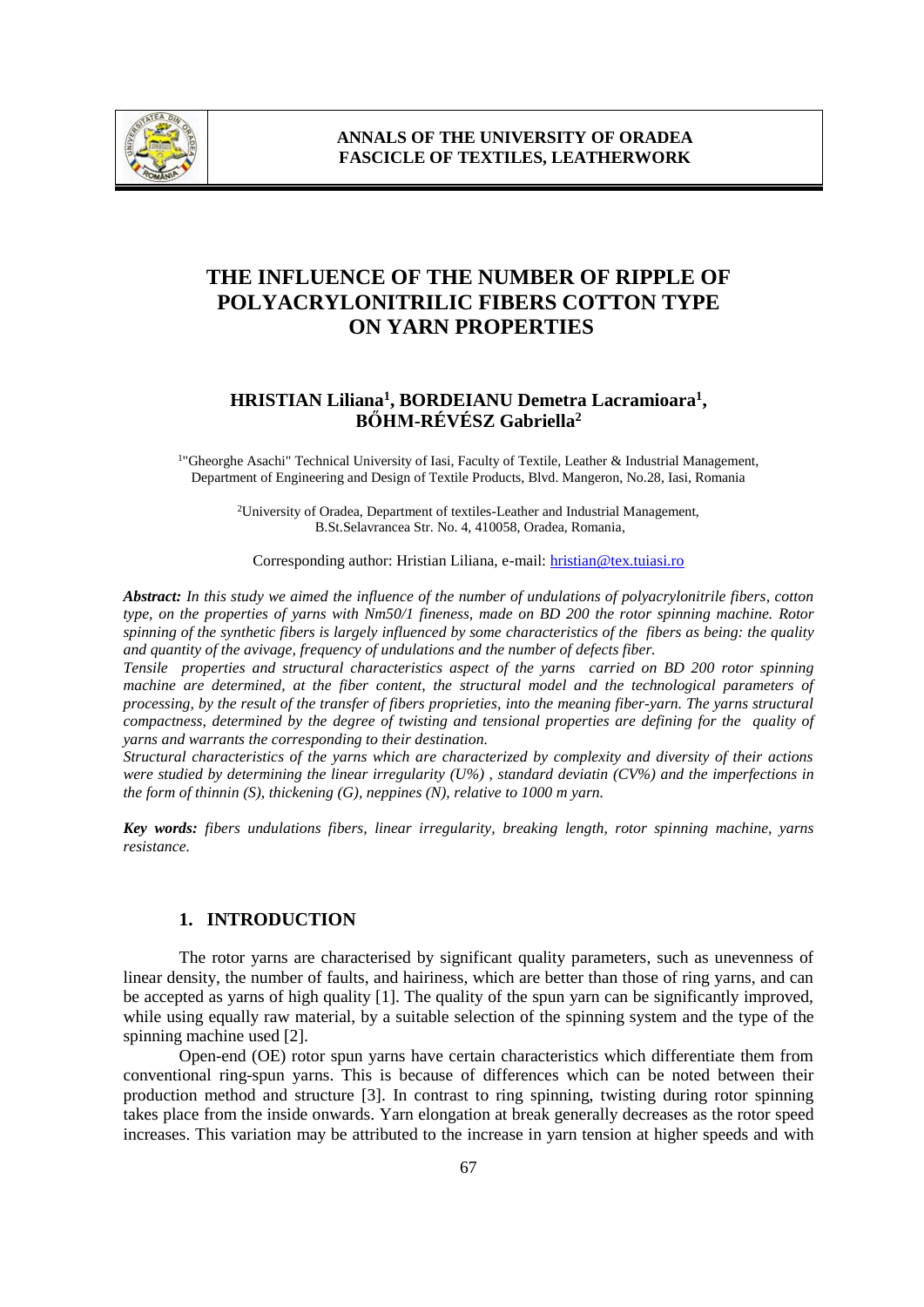

bigger rotor diameters [4-7]. Rotor-spun yarns have therefore always been successful where they could be manufactured more cheaply than ring-spun yarns and proved suitable for the range of application in question [6-9].

Based on Uster Statistics it is apparent that the elongation at break of rotor-spun yarns is higher than that of comparable ring-spun yarns, albeit only marginally in some cases [10-13]. This is especially positively noticeable in the working capacity of rotor-spun yarn, in that the differences relative to ring-spun yarn are smaller than for countrelated yarn tenacity [12-14].

Rotor is the cheapest technique and produced yarn evenness is also better than ring yarn. It is also a fast process. But limitation of rotor yarn is less strength of the produced yarn. If it is possible to increase rotor yarn strength then the yarn will be the best one. So researchers should give emphasize on rotor spinning process.

## **2. EXPERIMENTAL PART**

#### **2.1. Materials and methods**

The main features of polyacrylonitrile fibers, cotton type, studied by us are presented in Table 1.

| <b>Table 1:</b> The medium characteristics of fibers |                  |         |      |      |      |      |  |  |  |
|------------------------------------------------------|------------------|---------|------|------|------|------|--|--|--|
| Characteristics                                      |                  | Options |      |      |      |      |  |  |  |
| The number of undulations (ond./cm)                  |                  | 3.6     | 3.9  | 4.5  | 4.8  | 5.1  |  |  |  |
| The length density                                   | <b>T</b> dtex    | 1.5     | 1.6  | 1.7  | 1.7  | 1.6  |  |  |  |
|                                                      | $CV_{\text{rt}}$ | 4.5     | 3.2  | 2.3  | 5.5  | 4.4  |  |  |  |
| <b>Breakout force</b>                                | Pr(cN)           | 4.2     | 4.3  | 4.3  | 4.1  | 4.5  |  |  |  |
|                                                      | $CV_{Fr}$        | 22.7    | 16.5 | 19.3 | 22.3 | 25.6 |  |  |  |
| Elongation at break $\varepsilon$ (%)                |                  | 39.4    | 27.7 | 45.5 | 54.4 | 20.1 |  |  |  |
| Tenacity                                             | $\tau$ (cN/tex)  | 2.23    | 2.69 | 2.54 | 2.06 | 3.01 |  |  |  |
|                                                      | <b>CV</b>        | 10.5    | 20.8 | 34.1 | 60.8 | 64.5 |  |  |  |
| The degree of wrinkling $(\%)$                       |                  | 12.0    | 11.0 | 16.2 | 15.1 | 11.5 |  |  |  |
| Undulations stability $(\%)$                         |                  | 93.4    | 94.5 | 91.4 | 54.0 | 54.8 |  |  |  |

*Table 1: The medium characteristics of fibers*

All of the fibers were processed on BD 200 rotor spinning machine, achieving yarns with Nm 50/1 fineness, based on the same spinning plan and in preparation of spinning were used three mill passages. At the rotor spinning machine, for rotor, it was adopted a commonly speed, used in industrial practice, by 36 000 rev/min and for the carried cylinder, a speed of 6500 rev/min.

Linear density of yarns made by us was checked through the gravimetric method, according to SR EN ISO 2060. The tensional properties of the yarns were determined on electronic dynamometer Mezdan TensoLab 10 yielding the stress-strain diagrams, on which we have calculated the indices for assessing these proprieties.

-yarns tenacity ,determined by the formula:

$$
\tau_F = \frac{P_r}{Tt} \tag{1}
$$

where:  $P_r$  is the breaking load force (cN);

- length breaking, determined using the equation:

$$
Lr = \frac{P_r \cdot Nm}{1000} \tag{2}
$$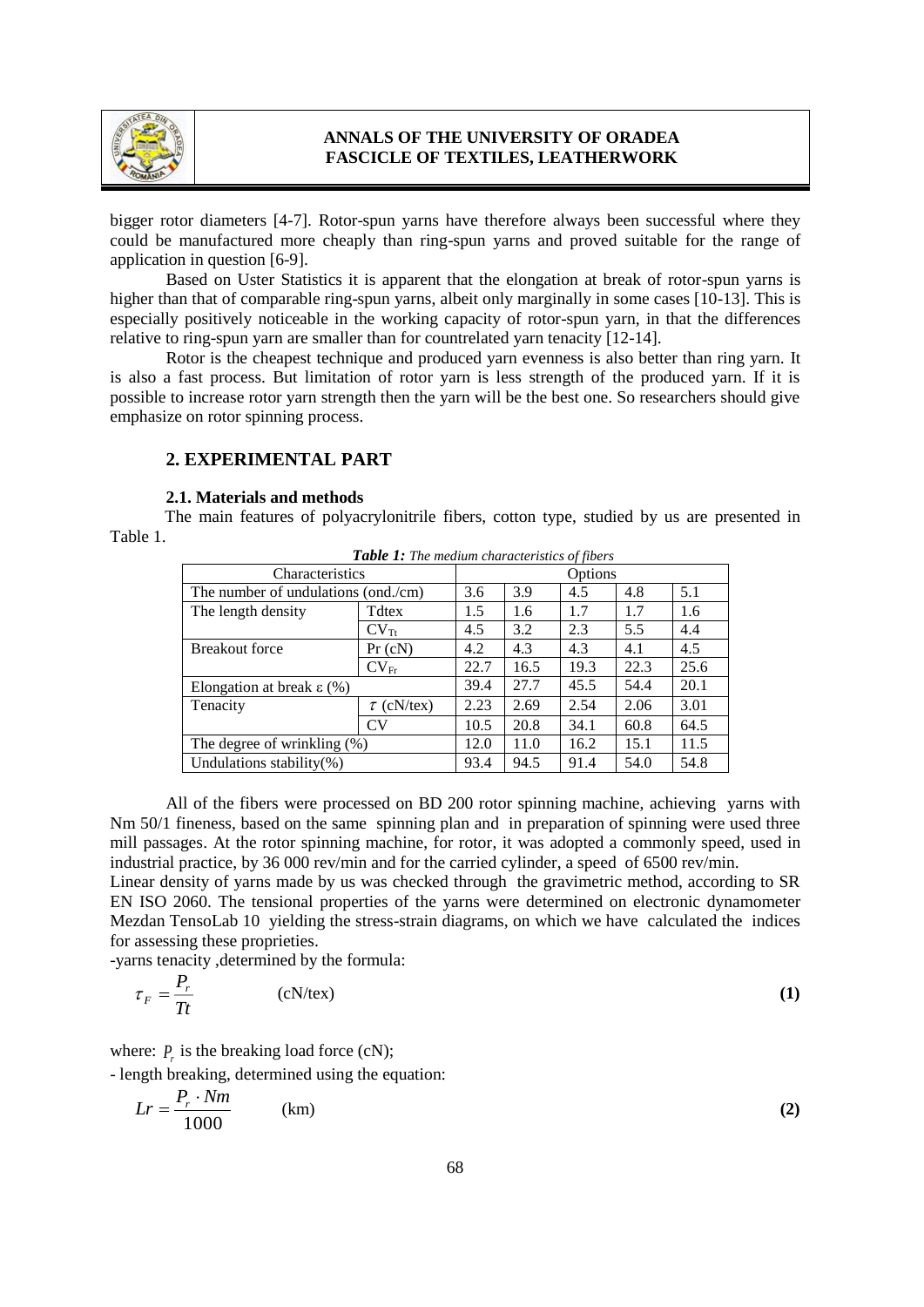

Structural characteristics and the appearance of yarns were determined using USTER electronocapacitive installation. Capacitive electronic control methodology together with the gravimetric control methodology form an evaluation system of the irregularity, so it has an indisputable technological utility. The complexity and diversity of expressions of the structural features and layout of the yarns were studied by determining the linear irregularity  $(U_*)$ , standard deviations  $(CV_{\%})$  and imperfections in the form of Thin (S), Thick (G), Neps (N), relative to 1000 m yarn.

Control of regularity of linear density, on short parts of yarns and the control of frequent defects are performed according to standardized procedure for testing yarns [15]:

-capacitive transducer or the slot in the block called [evenness](http://hallo.ro/search.do?l=ro&d=en&query=evenness) [tester](http://hallo.ro/search.do?l=ro&d=en&query=tester) of the electronocapacitive USTER is chosen depending on the values of yarns numbering, in this study carried out for Ttex 20 (Nm50/1) is the 7th slit of the capacitive measuring device;

-measuring domain 100%; Normal test mode; test speed of 25 m/min; analysis time 5 min/sample;

-yarn tested-length: 1000m (8 formats yarn x 1 sample/format);

-control indicator imperfections limits: -50% thinning (step 3); Thickening +50% (step 3); Neps  $+200\%$  (step 3).

The recorded values will be compared with nomograms,from USTER statistics yet for assessing the quality of the Nm 50/1 yarn, by polyacrylonitrile cotton type fibers, made on the BD200 spinning rotor machine.

The properties of blended rotor spun yarn depend upon various factors such as fibre characteristics, machine variables and processing variables. Twist factor is one of the main processing variables in the rotor spinning system.

### **2.2. Results and discussions**

For the Nm 50/1 yarns, made on BD200, rotor spinning machine, using all the cotton type polyacrylonitrile variants, we have determined the average values of the physical and mechanical properties and the structural and layout characteristics, shown the Table 2.

As seen in the graphic representation of Fig. 1, the length breaking of the yarns decreases with increasing of undulations frequency, except yarns spun from fibers which have an average number of undulations of 5.1 ond/cm, but the fibers tenacity is 26%, 10%, 15%, 33% higher than the tenacity of fibers from the other variants.

From the graph shown in Fig. 2, it is observed that the value of the coefficient of breaking strength variation increases with the increasing of frequency undulations. In textile manufacturing processes the most important factor that acts against the fibers is tensile fibers.

Under the action of traction forces, the undulations, specially at chemical fibers, support irreversible changes, which will reflect the default in appearance and properties of finished products. U<sub>ef</sub> linear and CV<sub>ef</sub> quadratic irregularity, presented in Fig. 3 and Fig. 4 register minimum values for the fineness of Nm 50/1 yarns, which are obtained from fibers with the lowest frequency of undulations.

If a fiber is required to a tensile strength less than a density decreases force, the undulations do not disappear, but they change all the features so that the changes can be appreciated simply through the degree of reduction of the frequency undulations.

Irregularity assessment of the linear irregularity or standard deviaton are done by specific indices of testing methods, of which the function is different from producer to consumer:

- the producer is more interested in measuring efficiency through the consistent pace and interpretations;

- it studies the compatibility consumer studies the compatibility between the yarns indices and indices used in the design and the impact of irregular shapes on the appearance of finished products.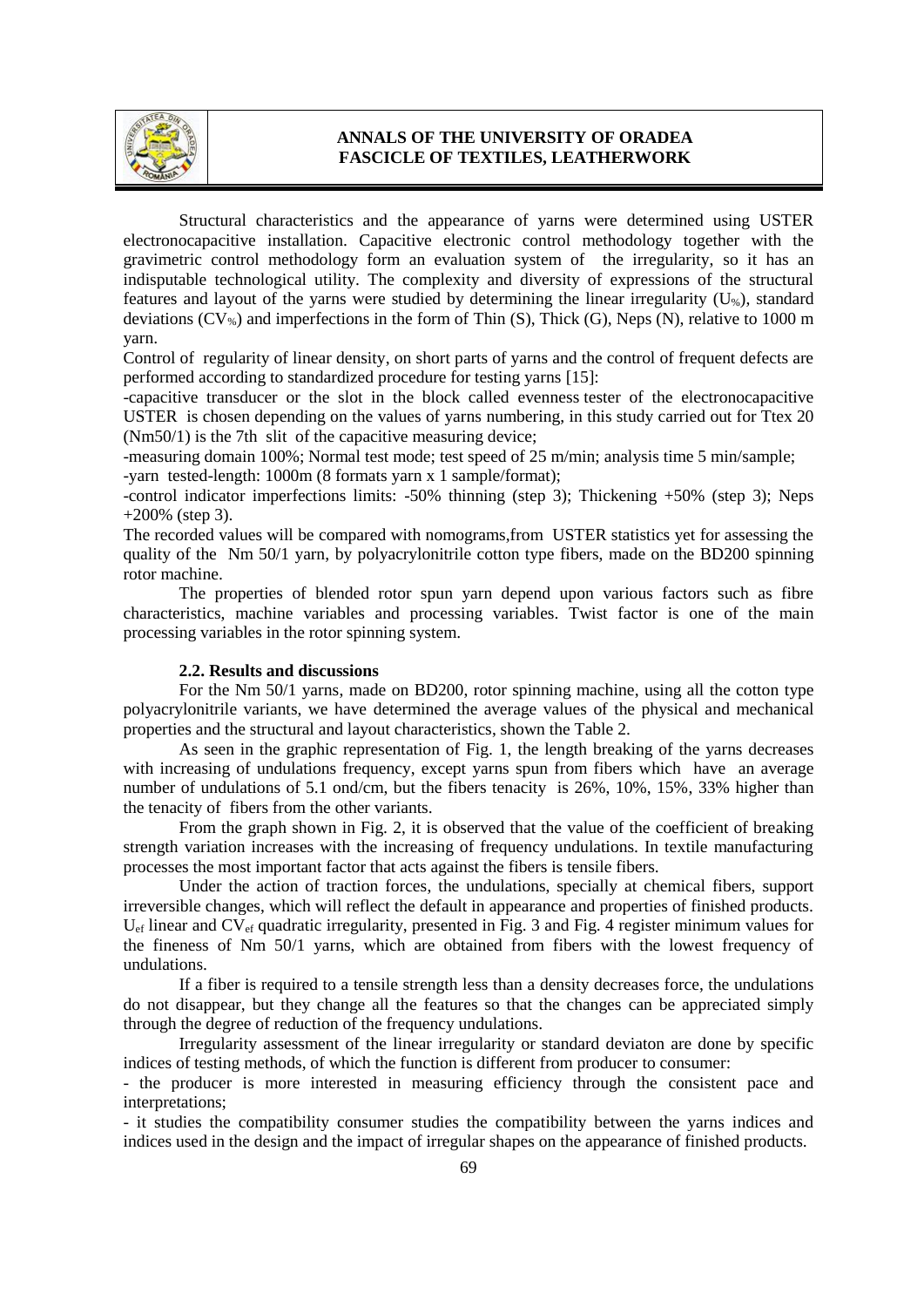

| Characteristics                       |                  | Options          |       |       |       |       |       |
|---------------------------------------|------------------|------------------|-------|-------|-------|-------|-------|
| Undulations (ond./cm)                 |                  | 3.6              | 3.9   | 4.5   | 4.8   | 5.1   |       |
|                                       |                  | <b>T</b> tex     | 20.6  | 20.1  | 20.4  | 19.9  | 20.0  |
| The density length                    |                  | Nm               | 48.7  | 49.8  | 49.1  | 50.22 | 49.9  |
|                                       |                  | $CVNm(\%)$       | 4.5   | 3.2   | 2.3   | 5.5   | 4.4   |
|                                       |                  | Pr(cN)           | 224.4 | 211.2 | 200.9 | 171.4 | 222.2 |
| <b>Breakout force</b>                 |                  | $CV_{Pr}(\% )$   | 10.6  | 10.4  | 10.6  | 11.4  | 12.7  |
| Elongation at break $\mathcal{E}(% )$ |                  | 21.7             | 18.0  | 22.9  | 21.2  | 18.2  |       |
| The breaking length Lr (km)           |                  | 10.9             | 10.5  | 9.9   | 8.6   | 10.5  |       |
| Torsion                               |                  | $T$ (ras/m)      | 942   | 952.9 | 938.7 | 990.6 | 953.6 |
|                                       |                  | $CV_T$ (%)       | 4.2   | 3.5   | 5.0   | 3.8   | 3.8   |
| <b>USTER</b>                          | Linear           | $U_{\rm ef}$ (%) | 14.5  | 14.9  | 16.3  | 15.1  | 15.8  |
| values                                | irregularity     |                  |       |       |       |       |       |
|                                       | Quadratic        | $CV_{ef}$ (%)    | 16.7  | 16.9  | 17.9  | 17.2  | 17.4  |
|                                       | irregularity     |                  |       |       |       |       |       |
|                                       | $1000 \text{ m}$ | Thin, S          | 14    | 15    | 49    |       | 20    |
|                                       | imperfections    | Thick, G         | 58    | 14    | 90    | ۰     | 65    |
|                                       | yarn             | Neps, N          | 50    | 8     | 54    |       | 59    |

**Table 2:** *Physico-mechanical properties and structural characteristics of the yarns Nm 50*



*Fig. 1: Frequency undulations influence on the length breakage of the Nm50/1 yarn*



*Fig. 2: Frequency undulations influence on the coefficient of variation of the force breaking of the Nm50/1 yarn*

Yarn imperfections variation, obtained from Nm 50/1 fiber fineness, made by BD 200 rotor spinning machine, is shown in Fig. 5, 6 and 7, in which, it is found that in case of the variant where the number of undulations is 4.8 ond /cm, there were no thinning, thickening and neps on 1000 m yarn, tested on USTER electronocapacitive installation. As seen in Fig. 8 the coefficient of variation of the twist yarn is influenced by the frequency of undulations because it represents a measure of orientation of fibers in the simple yarn structure technologically.

The linear density irregularity on short piecewise is higher than that prescribed in regulations (CV=13%). By framing  $CV_{ef}$  values for these five variants studied, through USTER statistics, the obtained values fall on the global fabrication step of 75%, reflecting the realization of an inferior quality yarn, so the price-quality ratio is inappropriate.

Values obtained in the case of imperfections in the form of thinning and thickening are included on the global stage (50%), corresponding to an average level of quality and reflecting the appropriate processing phases that carry out the rolling operations, in the technological flow. Values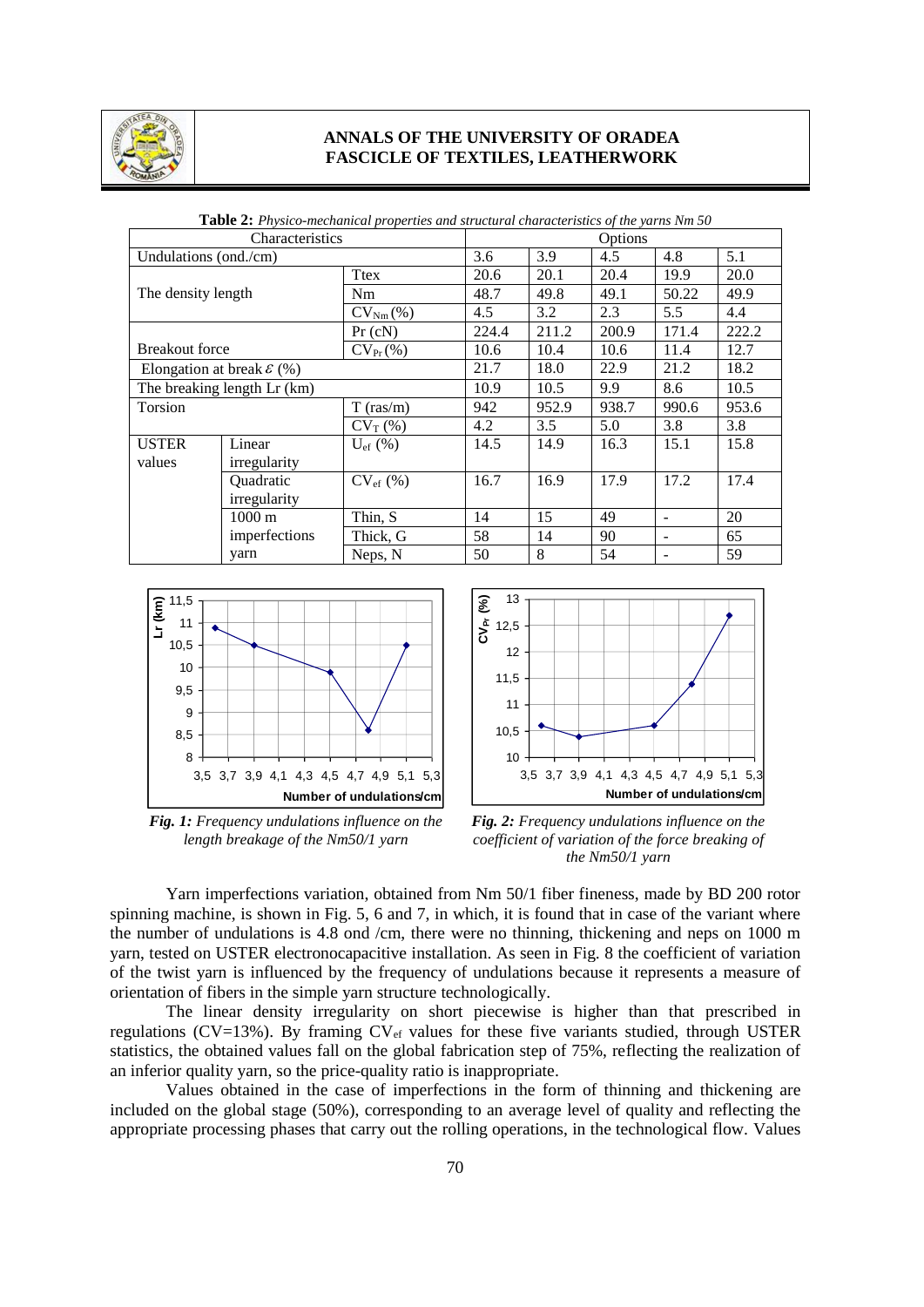

obtained when the neps fits into the global stage (75%) corresponding to an inferior quality level caused by quality of raw materials or processing machine phases on the trenching/card from the technological flow.







*Fig.5: Influence of undulations frequency on thinning of the Nm50/1 yarn*



*Fig. 7: Influence of undulations frequency on neps of the Nm50/1 yarn*







*Fig. 6: Influence of undulations frequency on thickening of the Nm50/1 yarn*



*Fig. 8: Influence of undulations frequency on the non-uniformity of twist for the Nm50/1 yarn*